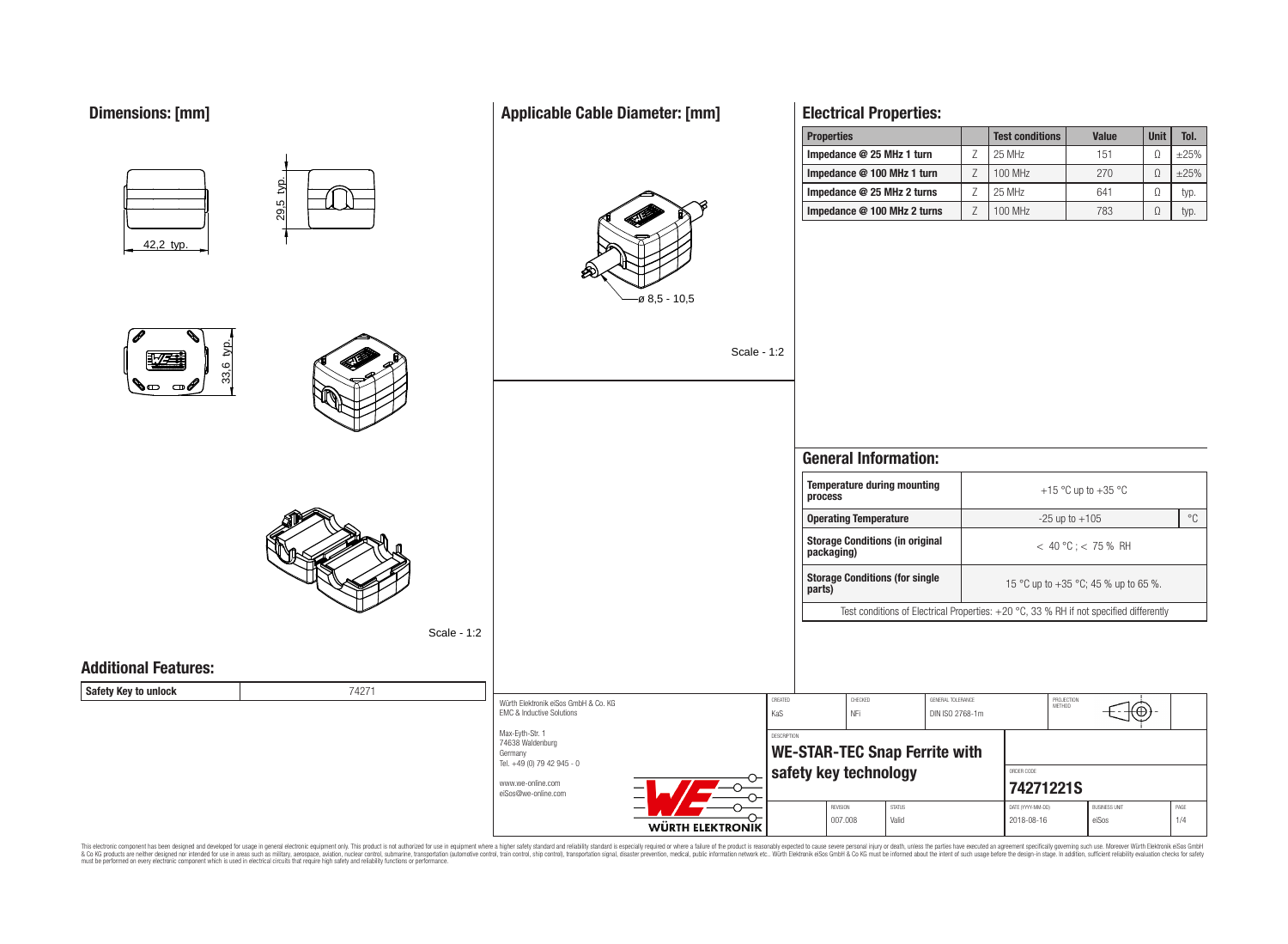| <b>Properties</b>                             |              | Value        |    |      |  |  |  |  |
|-----------------------------------------------|--------------|--------------|----|------|--|--|--|--|
| <b>Material</b>                               | 4 W 620      |              |    |      |  |  |  |  |
| <b>Initial Permeability</b>                   | $\mu_i$      | 620          |    |      |  |  |  |  |
| <b>Curie Temperature</b>                      | ١c           | 150          | °C | typ. |  |  |  |  |
| <b>Plastic Housing Color</b>                  | <b>Black</b> |              |    |      |  |  |  |  |
| <b>Plastic Housing Flammability</b><br>Rating | $UL94V-0$    |              |    |      |  |  |  |  |
| <b>Test Cable</b>                             | AWG26        |              |    |      |  |  |  |  |
| <b>Test Cable Length</b>                      |              | 90           |    |      |  |  |  |  |
| <b>Cable Diameter</b>                         |              | $8.5 - 10.5$ |    |      |  |  |  |  |

**Typical Impedance Characteristics:**



This electronic component has been designed and developed for usage in general electronic equipment only. This product is not authorized for subserved requipment where a higher selection equipment where a higher selection

Germany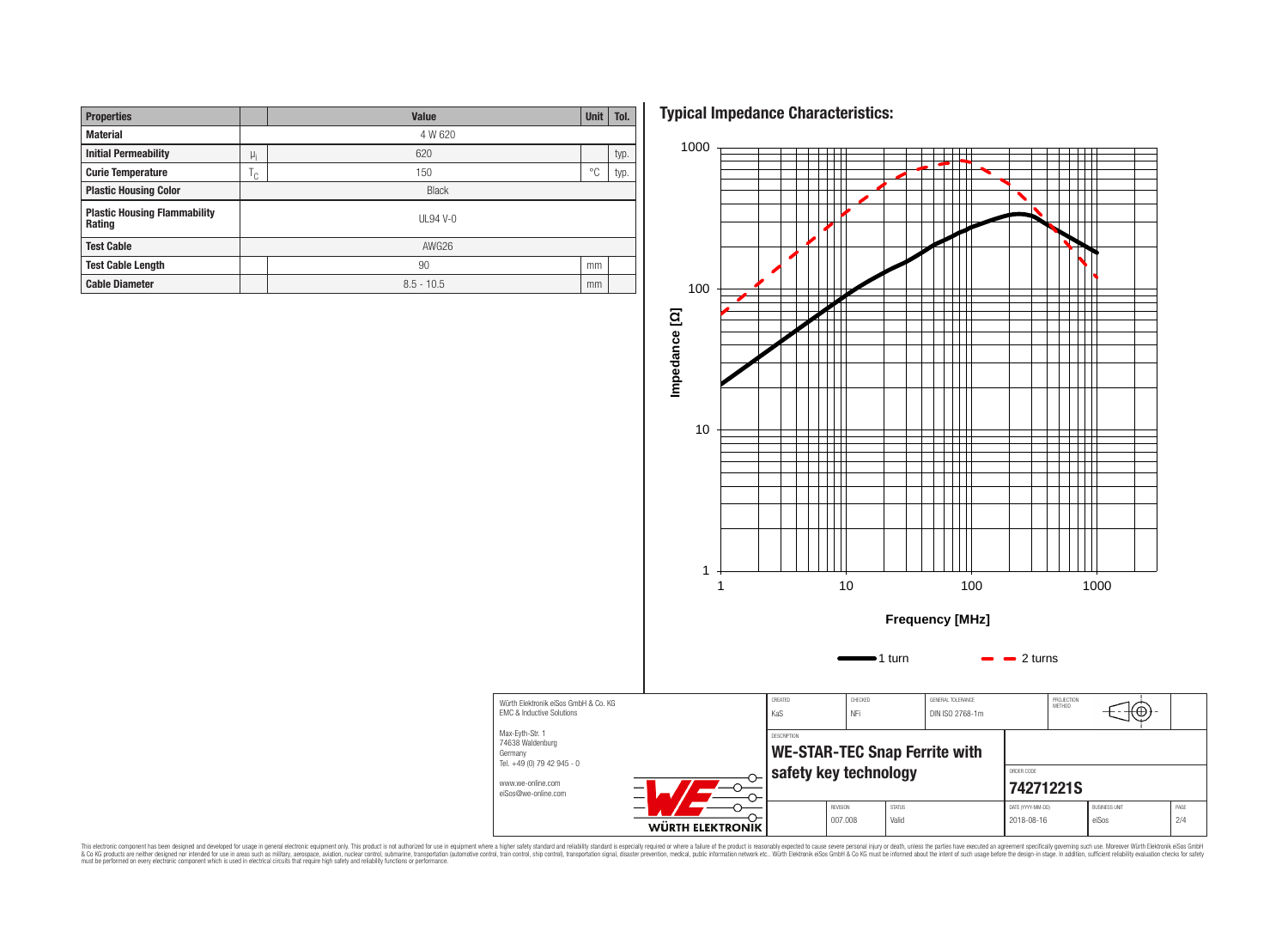# **Cautions and Warnings:**

# **The following conditions apply to all goods within the product series of STAR-TEC of Würth Elektronik eiSos GmbH & Co. KG:**

#### **General:**

All recommendations according to the general technical specifications of the data sheet have to be complied with.

The usage and operation of the product within ambient conditions, which probably alloy or harm the component surface, has to be avoided.

The packaging of the products (Moisture Impermeable Bag) is to maintain the required moisture level of the plastic housings. To ensure this moisture level, the product either have to be stored in the original sealed packaging or need to be stored in a humidity and temperature controlled storage room. Otherwise, the products might lose the required moisture level and its mechanical properties. In this case, you can re-condition the products according to the internal standard WE-Standard 1581 to ensure the required moisture level in the plastic.

For further information about this internal standard please refer to the document 'WE-Standard 1581' which can be downloaded from the respective product page on our website.

To ensure the operating mode of the product, the ambient temperature at processing (when the part will be mounted on the cable) has to be in the range of 15 to 35 °C. Before mounting, the part should be stored for one hour in this condition. The responsibility for the applicability of customer specific products and the use in a particular customer design is always within the authority of the customer. All technical specifications for standard products do also apply to customer specific products.

Direct mechanical impact to the product and the forcible closing of this shall be prevented as the ferrite material of the ferrite body or the plastic housing could flake or in the worst case it could break.

### **Product specific:**

Follow all instructions mentioned in the data sheet, especially:

- The cable diameter must be pointed out, otherwise this will void the warranty.
- Violation of the technical product specifications such as exceeding the nominal rated current will void the warranty.

The general and product specific cautions comply with the state of the scientific and technical knowledge and are believed to be accurate and reliable; however, no responsibility is assumed for inaccuracies or incompleteness.

| Würth Elektronik eiSos GmbH & Co. KG<br><b>EMC &amp; Inductive Solutions</b> | CREATED<br>CHECKED<br>GENERAL TOLERANCE<br>NFi<br>KaS<br>DIN ISO 2768-1m |                       |                            |                        | PROJECTION<br>METHOD    | ΨΨ.                             |  |                               |             |
|------------------------------------------------------------------------------|--------------------------------------------------------------------------|-----------------------|----------------------------|------------------------|-------------------------|---------------------------------|--|-------------------------------|-------------|
| Max-Eyth-Str. 1<br>74638 Waldenburg<br>Germany<br>Tel. +49 (0) 79 42 945 - 0 | DESCRIPTION<br><b>WE-STAR-TEC Snap Ferrite with</b>                      |                       |                            |                        |                         |                                 |  |                               |             |
| www.we-online.com<br>eiSos@we-online.com                                     |                                                                          | safety key technology |                            |                        | ORDER CODE<br>74271221S |                                 |  |                               |             |
|                                                                              | <b>WÜRTH ELEKTRONIK</b>                                                  |                       | <b>REVISION</b><br>007.008 | <b>STATUS</b><br>Valid |                         | DATE (YYYY-MM-DD)<br>2018-08-16 |  | <b>BUSINESS UNIT</b><br>eiSos | PAGE<br>3/4 |

This electronic component has been designed and developed for usage in general electronic equipment only. This product is not authorized for use in equipment where a higher safety standard and reliability standard is espec & Ook product a label and the membed of the seasuch as marked and as which such a membed and the such assume that income in the seasuch and the simulation and the such assume that include to the such a membed and the such